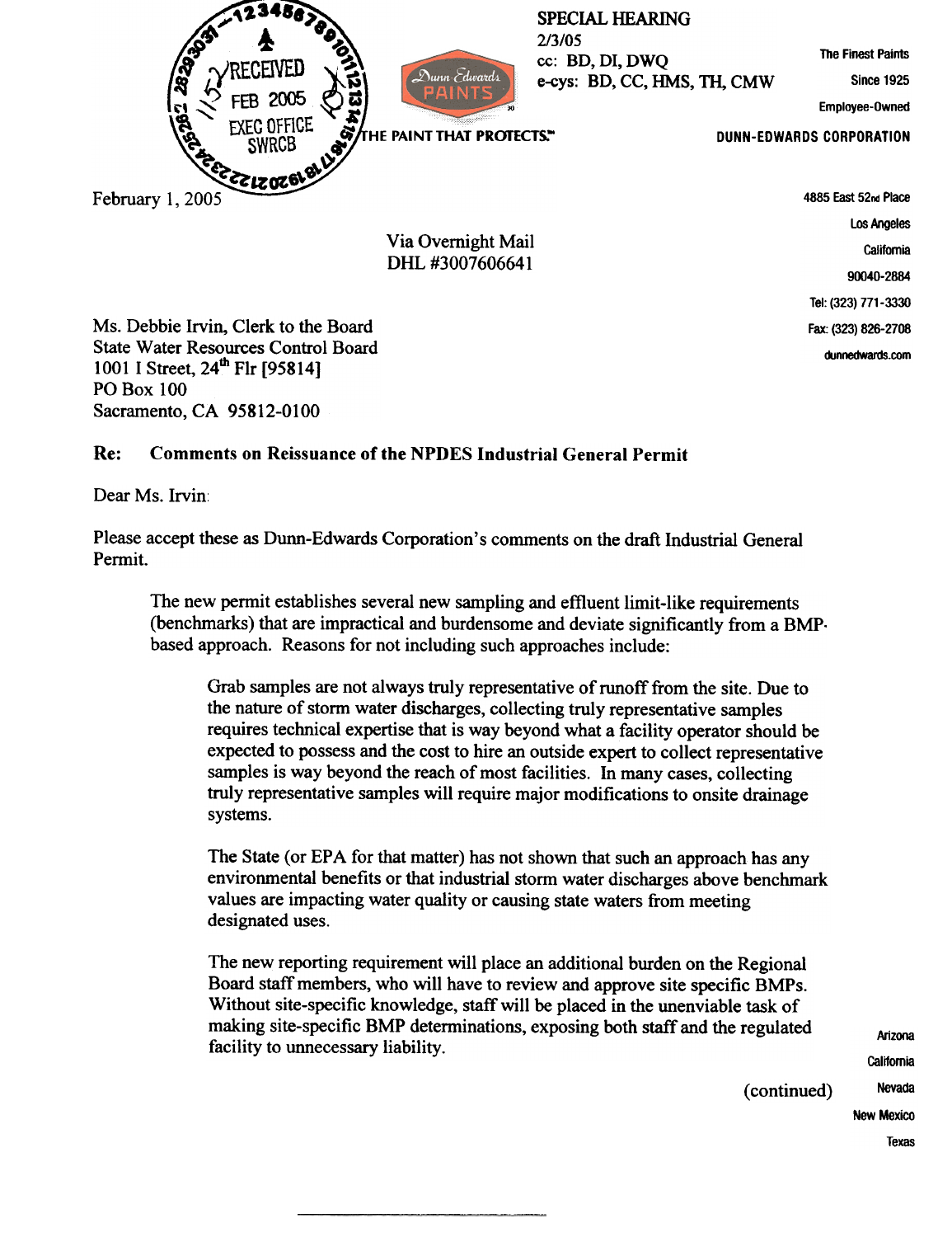Ms. Debbie Irvin. Clerk to the Board February I, 2005 Page two

- . There is no benefit to collecting additional non-representative samples. This is not a process wastewater program and the sample results naturally will fluctuate as a result of many outside influences over which the operator has no control. As a result, facilities are faced with the prospect of endless sampling at the expense of BMPs for no reasonable or rational purpose and no prospect for turning sample results into beneficial actions.
- The Board members and staff should rely on the use of best management practices (BMPs) in lieu of effluent limitations for storm water discharges. We are concerned that the current draft expands the use of benchmarks as a catalyst for enforcement rather than as an analytical tool they were meant to be.

This approach is consistent with USEPA's approach for storm water discharges, especially given the difficulty in establishing appropriate numeric limitations, the difficulty and costs associated with collecting and assessing analytical storm water discharge samples, and the technical challenges associated with treating storm water.

Because of the uncertainty associated with an effluent limitations approach, the California Industrial General Permit should not serve as a national test case for such an approach, but instead the Board should work with EPA Region 9 and Headquarters to study the feasibility of such an approach in the future.

- . California is not under a mandate to adopt a pemlit based on numeric limits -- the Clean Water Act (and Porter-Cologne Act) does not mandate a numeric effluent approach to NPDES stormwater permits, allowing instead that effluent limitations can be expressed as BMPs.
- **The BMP approach in the existing (1997) permit works.**

Since 1992, industrial dischargers have invested a great deal of time and money into their facilities for the specific purpose of improving storm water discharges. Specific examples include:

- Installing canopies and covers over materials storage areas
- **E** Improving good housekeeping practices
- . Implementing material handling practices to reduce the exposure of our materials with storm water
- . Developing employee training programs and employee awareness of the benefits of stormwater protections
- . Approximately \$40,000 has recently been spent on containment structures for processing facilities

(continued)